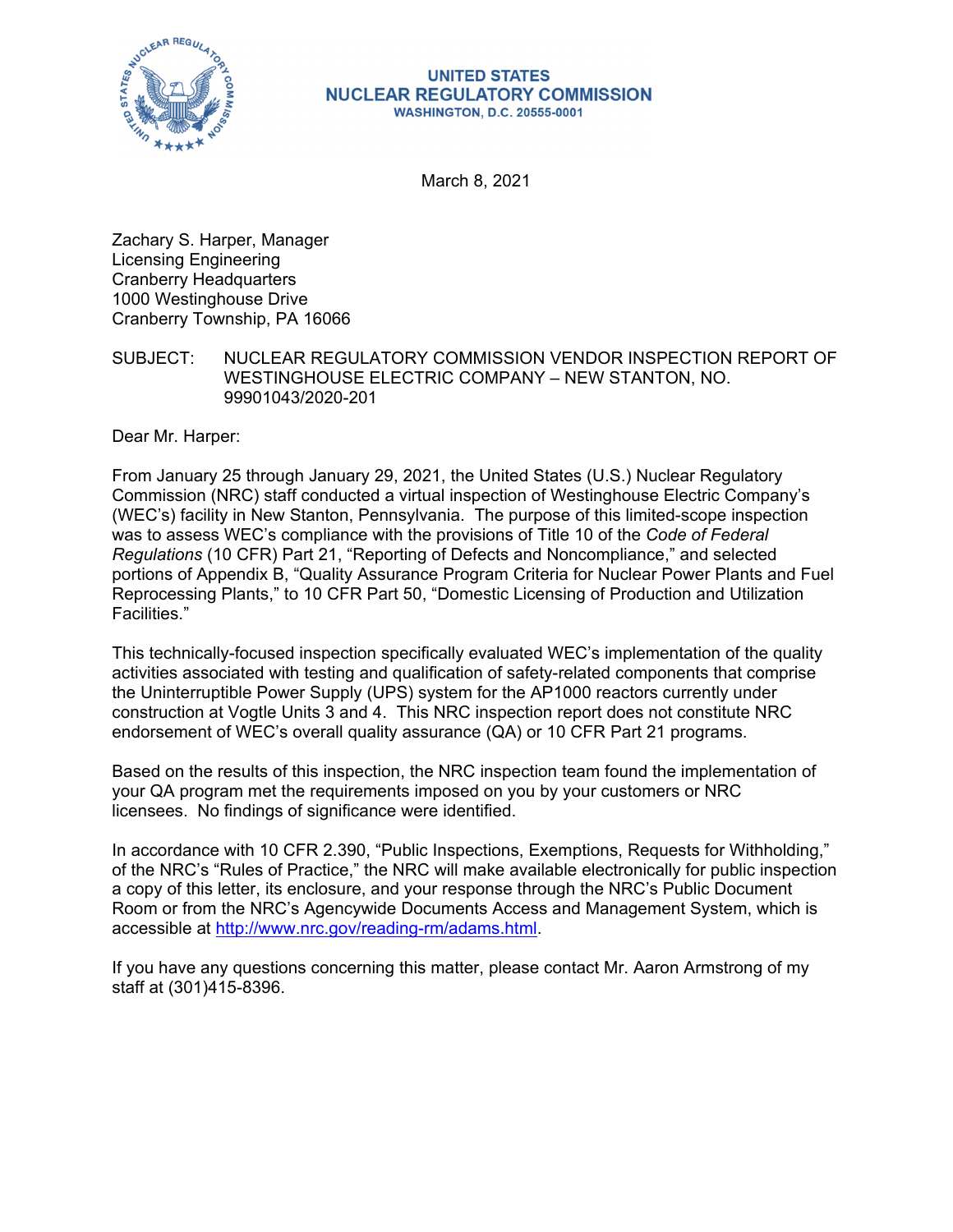Sincerely,

Kerri A. Kavanagh, Chief **/RA/**  Quality Assurance and Vendor Inspection Branch Division of Reactor Oversight Office of Nuclear Reactor Regulation

Docket No.: 99901043

EPID No.: I-2020-201-0022

Enclosures:

1. Inspection Report No. 99901043/2021-201 and Attachment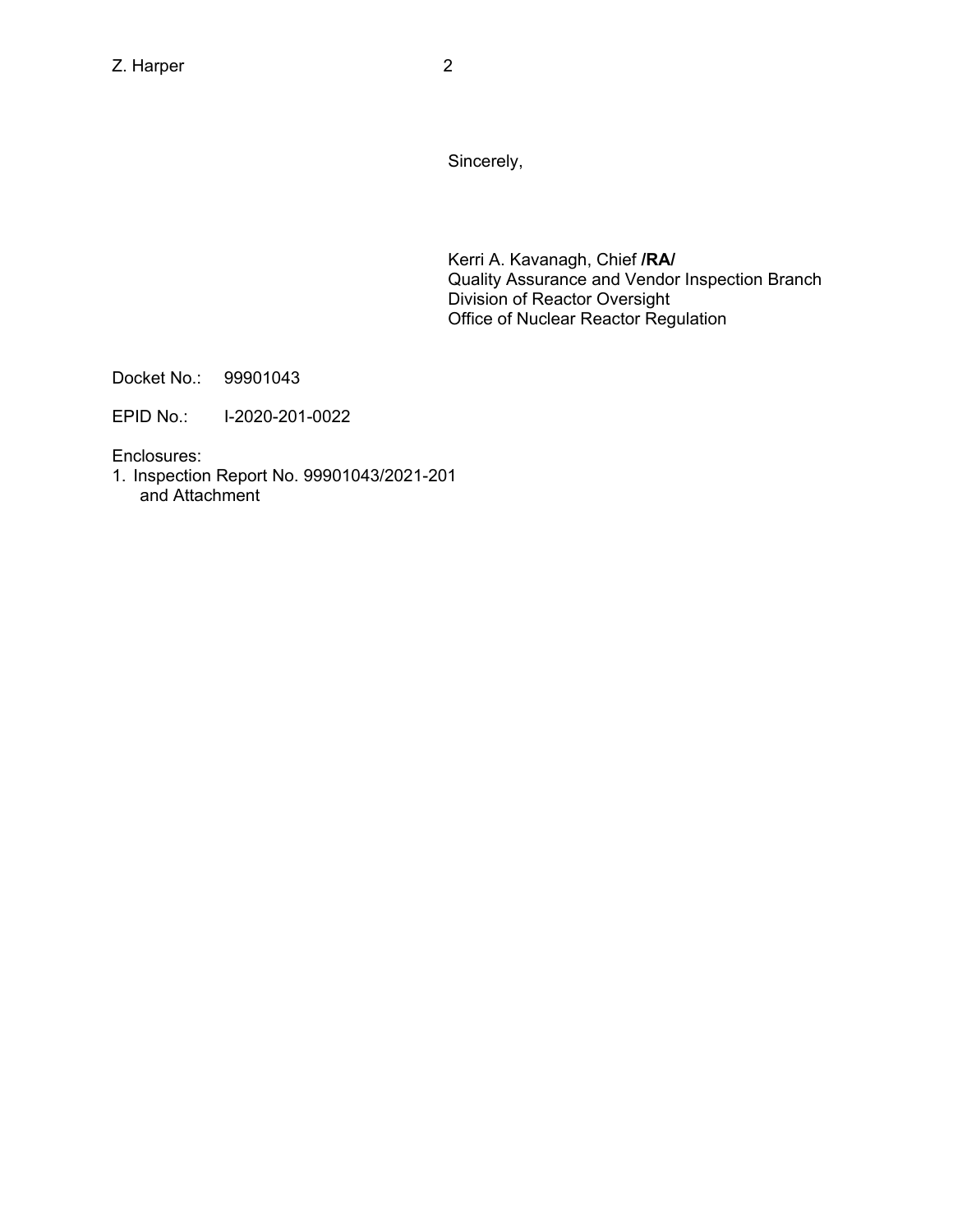SUBJECT: NUCLEAR REGULATORY COMMISSION VENDOR INSPECTION REPORT OF WESTINGHOUSE ELECTRIC COMPANY – NEW STANTON, NO. 99901043/2021-201 Dated: March 08, 2021

DISTRIBUTION: ASakadales **CMIller** RFelts **GSuber** ConE\_Resource harperzs@westinghouse.com glenngt@westinghouse.com NRR\_DRO\_IQVB Distribution

| <b>ADAMS Accession No.: ML21064A221</b> |              | *via email    | NRR-106      |              |
|-----------------------------------------|--------------|---------------|--------------|--------------|
| <b>OFFICE</b>                           | NRR/DRO/IQVB | NRR/DRO/IQVB  | NRR/DRO/IQVB | NRR/DRO/IQVB |
| <b>NAME</b>                             | AArmstrong   | <b>DZhang</b> | YLaw         | KKavanagh    |
| <b>DATE</b>                             | 03/04/2021   | 03/04/2021    | 03/04/2021   | 03/08/2020   |
| AFFIAIAL BEAARD AABV                    |              |               |              |              |

**OFFICIAL RECORD COPY**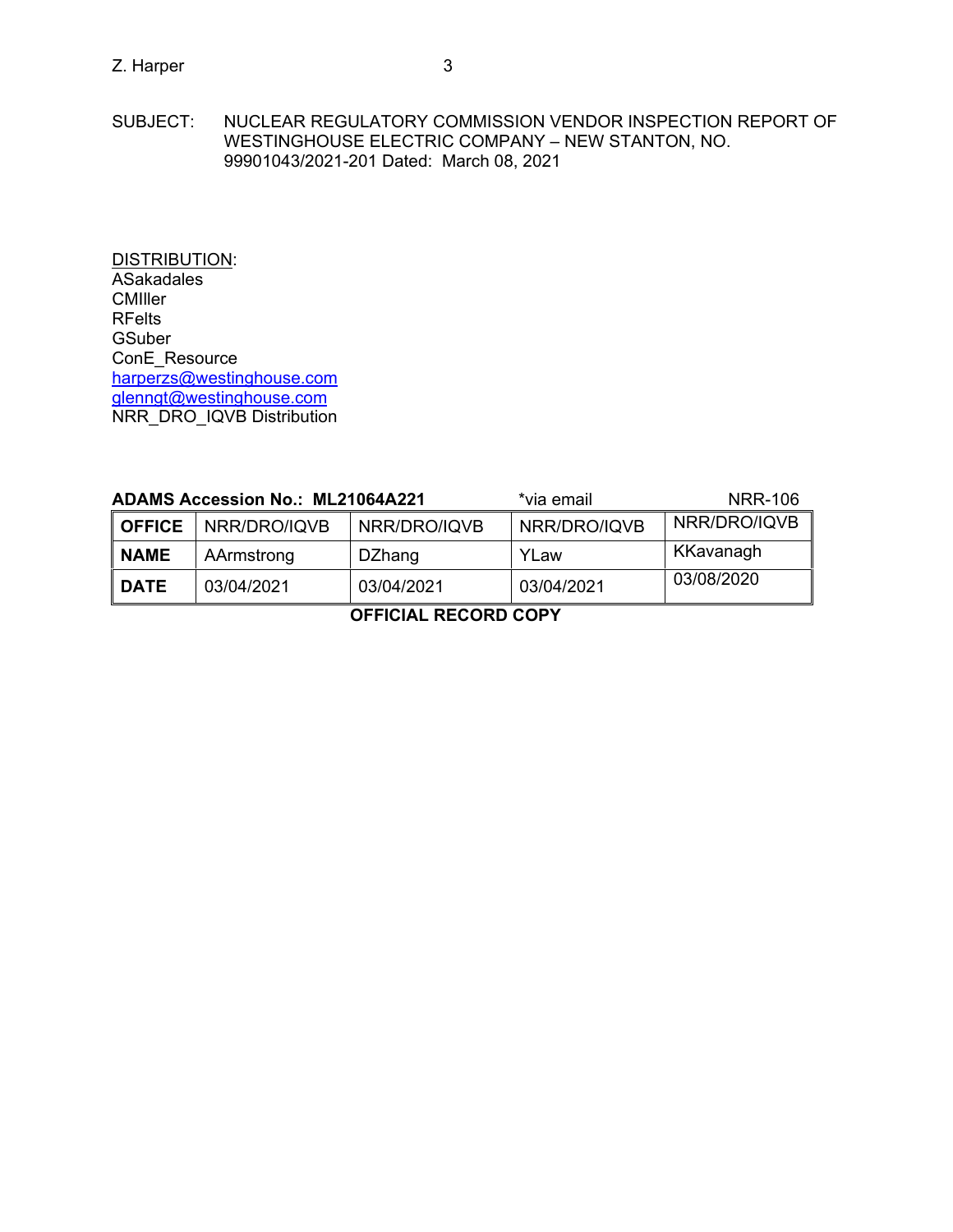### **U.S. NUCLEAR REGULATORY COMMISSION OFFICE OF NUCLEAR REACTOR REGULATION DIVISION OF REACTOR OVERSIGHT VENDOR INSPECTION REPORT**

| Docket No.:                       | 99901043                                                                                                                                                                                                                                                                                                                                                   |                                              |                    |
|-----------------------------------|------------------------------------------------------------------------------------------------------------------------------------------------------------------------------------------------------------------------------------------------------------------------------------------------------------------------------------------------------------|----------------------------------------------|--------------------|
| Report No.:                       | 99901043/2021-201                                                                                                                                                                                                                                                                                                                                          |                                              |                    |
| Vendor:                           | Westinghouse Electric Company - New Stanton<br>1000 Westinghouse Drive<br>New Stanton, PA 15672                                                                                                                                                                                                                                                            |                                              |                    |
| <b>Vendor Contact:</b>            | Gregory T. Glenn, Licensing Principal Engineer<br>Licensing Inspections and Special Programs<br><b>Westinghouse Electric Company</b><br>1000 Cranberry Woods Drive<br>Cranberry Township, PA 16066                                                                                                                                                         |                                              |                    |
| Phone:                            | (412) 374-3741                                                                                                                                                                                                                                                                                                                                             |                                              |                    |
| Email:                            | glenngt@westinghouse.com                                                                                                                                                                                                                                                                                                                                   |                                              |                    |
| <b>Nuclear Industry Activity:</b> | Westinghouse Electric Company, New Stanton, conducted<br>environmental qualification testing of the uninterruptible power<br>supply for the AP1000 reactors currently under construction at<br>Vogtle Units 3 and 4 in accordance with U.S. Nuclear Regulatory<br>Commission regulations and the technical standards imposed on<br>them by their customer. |                                              |                    |
| <b>Inspection Dates:</b>          | January 25 - 29, 2021                                                                                                                                                                                                                                                                                                                                      |                                              |                    |
| Inspectors:                       | Aaron Armstrong<br>Deanna Zhang<br><b>Yiu Law</b>                                                                                                                                                                                                                                                                                                          | NRR/DRO/IQVB<br>NRR/DRO/IQVB<br>NRR/DRO/IQVB | <b>Team Leader</b> |
| Approved by:                      | Kerri A. Kavanagh, Chief<br>Quality Assurance and Vendor Inspection Branch<br>Division of Reactor Oversight<br>Office of Nuclear Reactor Regulation                                                                                                                                                                                                        |                                              |                    |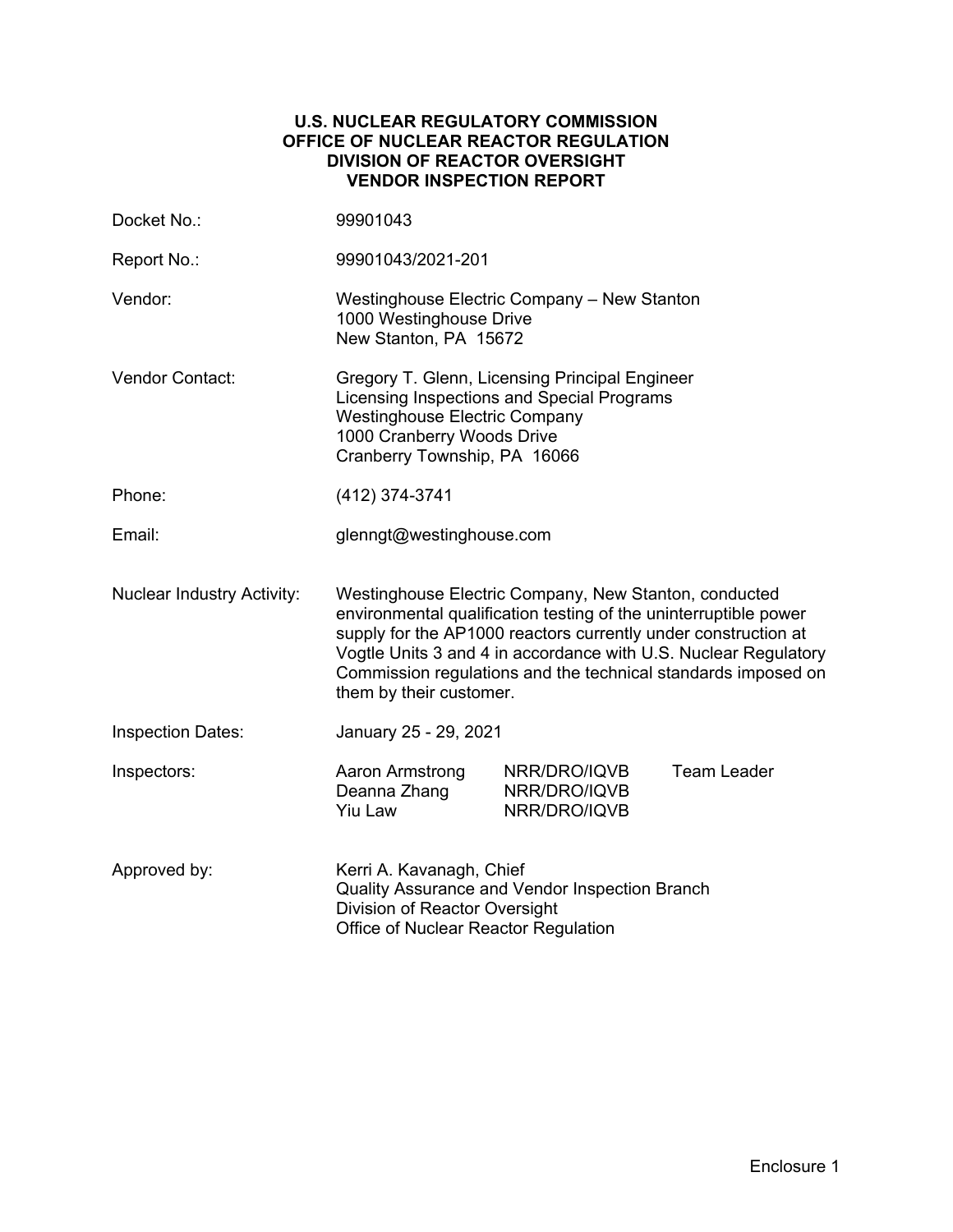## **EXECUTIVE SUMMARY**

#### Westinghouse Electric Company – New Stanton 99901043/2021-201

The United States (U.S.) Nuclear Regulatory Commission (NRC) staff conducted a virtual vendor inspection of the Westinghouse Electric Company (WEC) facility located in New Stanton, PA, to verify that it had implemented an adequate quality assurance (QA) program that complies with the requirements of Appendix B, "Quality Assurance Criteria for Nuclear Power Plants and Fuel Reprocessing Plants," to Title 10 of the *Code of Federal Regulations* (10 CFR) Part 50, "Domestic Licensing of Production and Utilization Facilities." During this inspection, the NRC inspection team implemented Inspection Procedure (IP) 43002, "Routine Inspections of Nuclear Vendors," dated January 27, 2017 and IP 35034, "Design Certification Testing Inspection," dated January 27, 2010. This technically-focused inspection specifically evaluated WEC's implementation of quality activities associated with environmental qualification and seismic testing for the Uninterruptible Power Supplies (UPS) to be used in the Advanced Passive (AP) 1000 plant at Vogtle Units 3 and 4.

The UPS's safety-related functions consist of 1) supplying alternating current (AC) load 2) provide the Protection and Safety Monitoring System (PMS) with two loss-of-AC input voltage signals and 3) isolation between non-Class 1E and Class 1E circuits. The objective inspection was to review WEC's environmental qualification (EQ) testing profile which consisted of the remaining 2 phases of the EQ testing; abnormal temperature and humidity transients (Phase 2), and supplemental environmental conditions at minimum temperature (Phase 3). The NRC inspection team concluded, for the sample of documents reviewed, WEC's QA policies and procedures comply with the applicable requirements of Appendix B to 10 CFR Part 50

#### **Test Control**

The NRC inspection team reviewed WEC's policies and implementing procedures policies and implementing procedures that govern its testing activities to determine compliance with the regulatory requirements in Criterion XI, "Test Control," of Appendix B to 10 CFR Part 50. The NRC inspection team reviewed the scope of the EQ testing program for the UPS, which is comprised of the battery charger, regulating transformer, and inverter, and assessed whether the testing program scope was adequate to demonstrate the EQ of safety-related functions under the EQ test profile. The EQ testing scope was developed in accordance with the requirements of Institute of Electrical and Electronics Engineers (IEEE) Standard (Std) 323- 1974, "IEEE Standard for Qualifying Class 1E Equipment for Nuclear Power Generating Stations," as endorsed in NRC Regulatory Guide (RG) 1.89, "Environmental Qualification of Certain Electric Equipment Important to Safety for Nuclear Power Plants," Revision 1, and AP1000 Equipment Qualification Methodology. The seismic testing scope was developed in accordance with IEEE Std 344-1987, "IEEE Recommended Practice for Seismic Qualification of Class 1E Equipment for Nuclear Power Generating Stations," as endorsed in RG 1.100, "Seismic Qualification of Electric and Mechanical Equipment for Nuclear Power Plants," Revision 2.

The NRC inspection team reviewed the pre-seismic and post-seismic EQ test report and seismic test report for the battery charger, regulating transformer, and inverter. The NRC inspection team verified that the test results for the battery charger, regulating transformer, and inverter met the acceptance criteria and the tests were performed in accordance with the EQ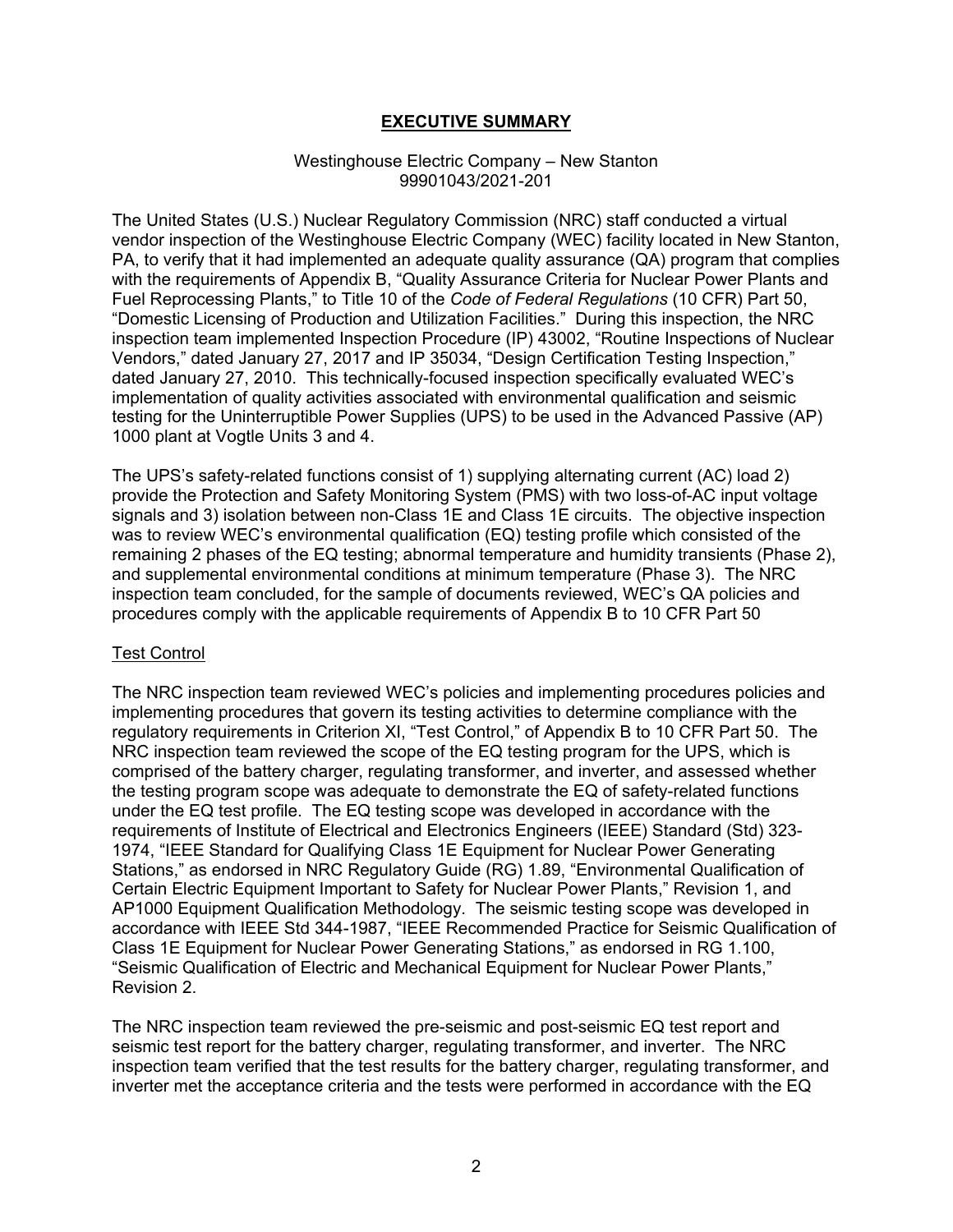requirements contained within RG 1.89 and IEEE Std 323-1974 and the seismic requirements contained within RG 1.100 and IEEE Std 344-1987. No findings of significance were identified.

The NRC inspection team also reviewed the current sample of test deviations and associated nonconformances (NONs) from the ongoing Phase 2 testing and confirmed the vendor was documenting and evaluating any test anomaly issues identified with the implementation of the test procedure. No findings of significance were identified.

#### Corrective Actions

The NRC inspection team reviewed WEC's policies and implementing procedures that govern the implementation of its Corrective Action program to determine compliance with the requirements of Criterion XVI, "Corrective Action," of Appendix B to 10 CFR Part 50. The NRC inspection team reviewed a sample of corrective action reports and confirmed that they were adequately documented, reviewed, tracked, and dispositioned. The NRC inspection team and WEC discussed why the licensing position evaluation was not included in the pre-seismic justification report; but, was identified but was included in the post-seismic justification report. WEC opened IR-2021-1010 to address this issue in the pre-seismic report. The NRC inspection team noted that IR-2020-9212 did not clearly identify the two problems that could have caused the malfunction of the A070 control board in the inverter unit as described in IR-2020-11742. WEC revised IR-2020-9212 to clearly describe the two issues related to the failure of the inverter to pass the seismic testing. No findings of significance were identified.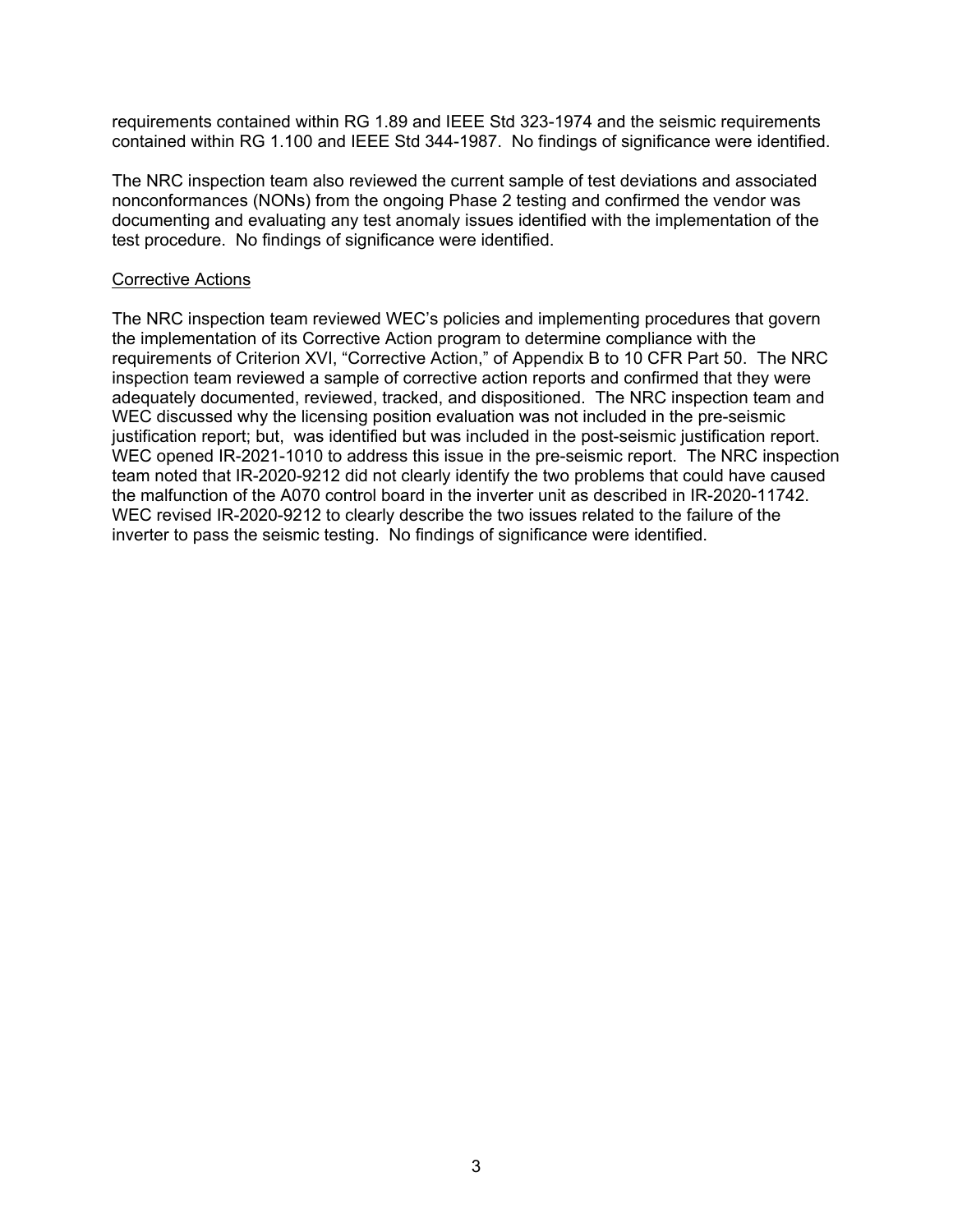## **REPORT DETAILS**

## 1. Test Control

#### a. Inspection Scope

The U.S. Nuclear Regulatory Commission (NRC) inspection team reviewed Westinghouse Electric Company's (hereafter referred to as WEC's) policies and implementing procedures that govern its testing activities to determine compliance with the regulatory requirements in Criterion XI, "Test Control," of Appendix B, "Quality Assurance Criteria for Nuclear Power Plants and Fuel Reprocessing Plants," to Title 10 of the *Code of Federal Regulations* (10 CFR) Part 50, "Domestic Licensing of Production and Utilization Facilities." The NRC inspection team also discussed the test control program with WEC management and technical staff.

#### Adequacy of Testing Scope

The NRC inspection team reviewed the scope of the environmental qualification (EQ) testing program. In particular, the NRC inspection team assessed whether the testing program scope was adequate to demonstrate the EQ of safety-related functions. The EQ testing scope was developed in accordance with the requirements of Institute of Electrical and Electronics Engineers (IEEE) Standard (Std) 323-1974, "IEEE Standard for Qualifying Class 1E Equipment for Nuclear Power Generating Stations," as endorsed in NRC Regulatory Guide (RG) 1.89, "Environmental Qualification of Certain Electric Equipment Important to Safety for Nuclear Power Plants," Revision 1, and Advanced Passive (AP) 1000 Equipment Qualification Methodology. The seismic testing scope was developed in accordance with IEEE Std 344-1987, "IEEE Recommended Practice for Seismic Qualification of Class 1E Equipment for Nuclear Power Generating Stations," as endorsed in RG 1.100, "Seismic Qualification of Electric and Mechanical Equipment for Nuclear Power Plants," Revision 2. The Uninterruptible Power Supplies' (UPSs') EQ test consisted of the ability to demonstrate the equipment performance under abnormal environmental conditions of temperature and humidity that may occur during plant operation for a required duration of time.

The NRC inspection team reviewed the pre-seismic, seismic and post-seismic environmental test reports for the battery chargers, regulating transformers and inverter. The pre-seismic environmental test for the inverter was re-performed at WEC's New Stanton, PA test facility following modifications to the design that addressed failures identified during the post-seismic environmental testing. This testing was conducted in accordance with EQ-TP-488-APP with certain modifications to address items such as monitoring, wiring, and functional data sheets that do not apply or have been modified.

The NRC inspection team also reviewed the associated purchase orders (POs) for the EQ testing and WEC's test procedures to ensure the UPS AP1000 environmental profile and EQ methodology requirements were appropriately translated from the design specifications. The attachment to this inspection report lists the documents reviewed and personnel interviewed by the NRC inspection team.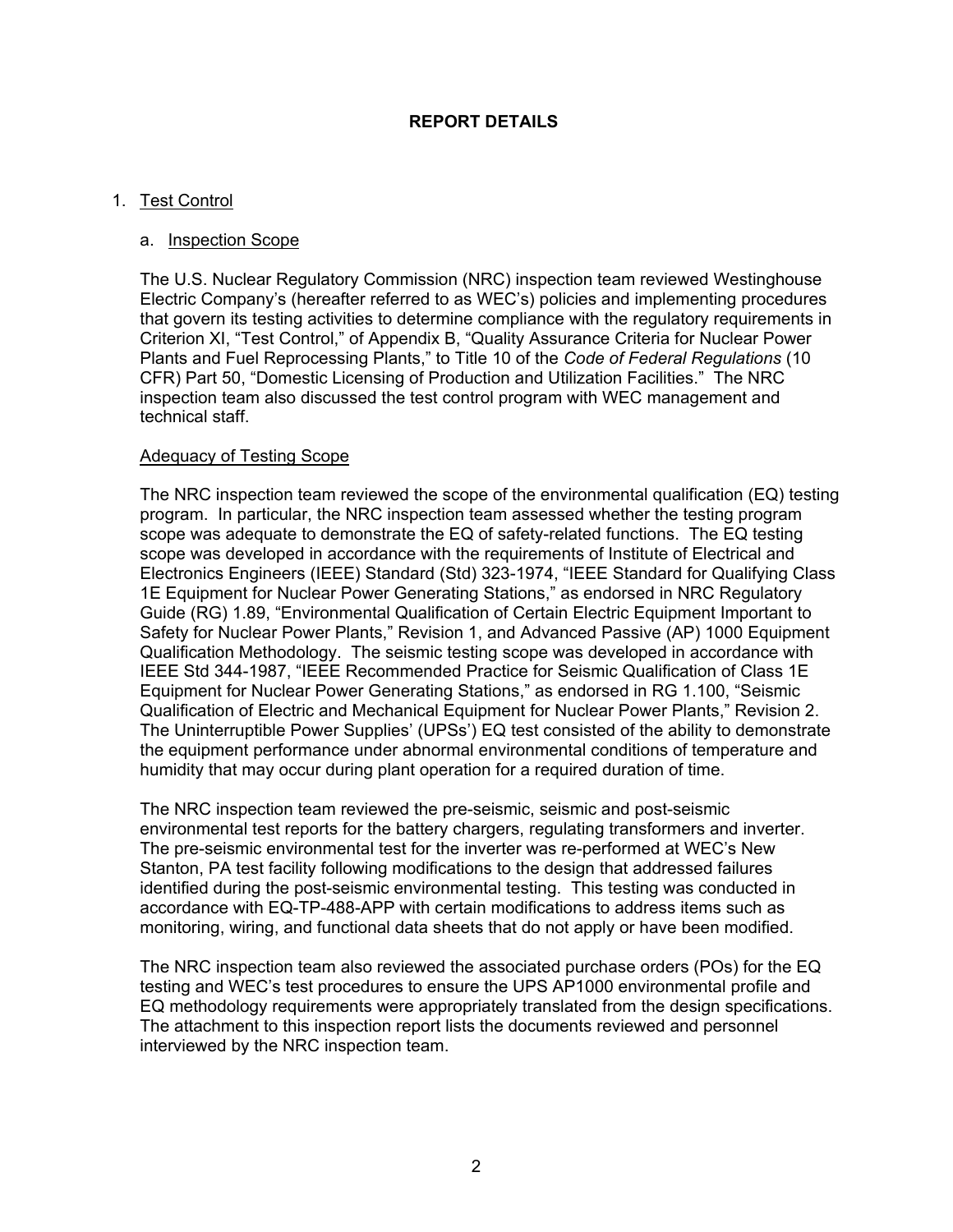## Adequacy of Test Results

The NRC inspection team reviewed WEC's translation of the testing requirements for EQ testing of the safety-related UPSs being supplied to the AP1000 units under construction at the Vogtle site. The UPS Class 1E Direct Current and UPS System (IDS) provides reliable power for the safety-related equipment required for the plant instrumentation, control, monitoring and other vital functions needed for shutdown of the plant. In the event of a total loss of off-site and on-site alternating current (AC) power sources, the direct current (DC) batteries constitute the sources of electrical power for operation of the required DC and AC instrument UPS loads.

The NRC inspection team reviewed design specifications APP-DC01-Z0-001 and APP-DT01-Z0-010, which provided the technical requirements for the design of the Class 1E battery chargers and regulating transformers that will be used in the IDS for the WEC AP1000 plant. The battery chargers provide power to Class 1E DC loads and maintain the batteries fully charged. The regulating transformers provide a regulated backup source of AC power to the Class 1E Instrumentation and Control Bus and are powered from the diesel generator backed Motor Control Centers. The battery chargers and regulating transformers provide the required isolation between the non-1E and the Class 1E electrical systems. In addition, the NRC inspection team reviewed design specification APP-DU01-Z0-001 which provided the technical requirements for the design of the Class 1E inverters, static transfer and manual by-pass switches. The inverters, static transfer switches, and manual by-pass switches are provided to power instrument and control power buses. The static transfer switch transfers the loads to the backup source upon inverter failure. The inverters, static transfer switches, and manual by-pass switches are classified as Class 1E and AP1000 Class C.

The NRC inspection team reviewed test plan EQ-TP-488-APP developed for the pre-seismic EQ test for the IDS battery charger, regulating transformer and inverter for the AP1000 plant. The NRC inspection team verified that the test plan met the requirements contained within RG 1.89, Revision 1, and the associated equipment design specifications. RG 1.89 provide guidance identified in IEEE 323-1974 which details the testing requirements for the EQ testing. The NRC inspection team also interacted with the product engineering group to review the implementation of WEC's receipt inspection requirements for the equipment under test (EUT).

The NRC inspection team reviewed the pre-seismic report, APP-IDS-VPR-014, seismic test report, APP-IDS-VPR-006, and post-seismic EQ test report, APP-IDS-VPR-008, for the IDS battery charger and regulating transformer. The testing methodology used for the preseismic and post seismic EQ testing is based on the requirements of IEEE Std 650-1990, "Qualification of Class 1E Static Battery Chargers and Inverters for Nuclear Power Generating Stations." Section 5.3.1.6 of this standard specified to demonstrate the equipment will meet its specified Class 1E performance characteristics under the specified service conditions, a stress test shall be performed with fully loaded equipment in the test chamber with maximum temperature and maximum relative humidity (RH) specified in the service condition. During the pre-seismic and post-seismic EQ testing, the NRC inspection team noted that the maximum RH levels achieved was 80 percent (%) at the maximum temperature of 120° Fahrenheit, which is less than the specified maximum RH level conditions in the plant design basis of 95% RH. The NRC inspection team reviewed the pre- and post-seismic justification reports, APP-IDS-VPR-005 and APP-IDS-VPR-015, respectively, for justification on not achieving the maximum RH levels and verified the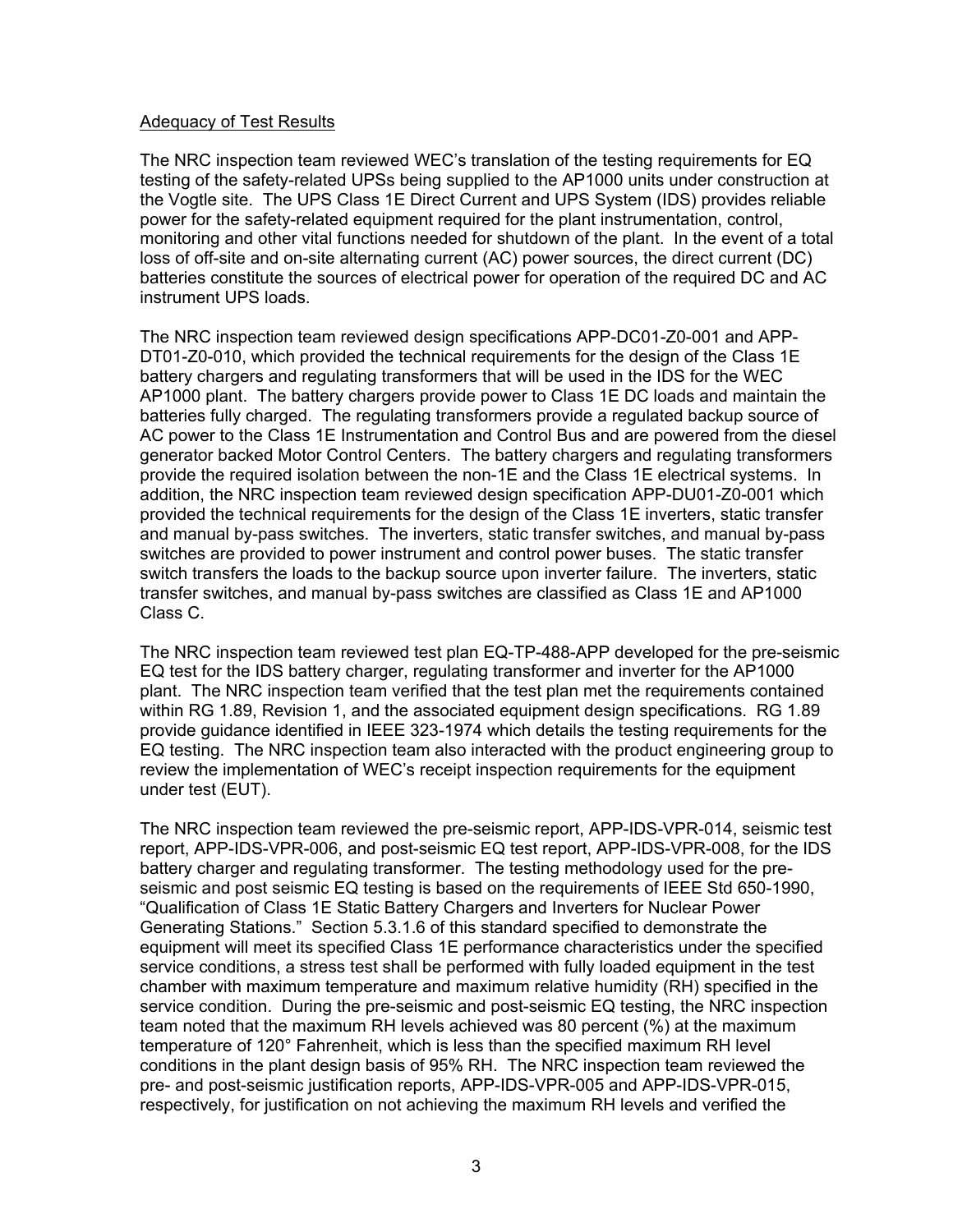justification provided was adequate to address the lower RH levels achieved during testing. Based on the psychrometric chart, the moisture level achieved during the testing was twice the moisture level that would have been expected with maximum temperature and maximum RH levels specified in the AP1000 design basis. Therefore, since the inverter, battery charger, and regulating transformer met the specified Class 1E performance characteristics at the higher expected moisture level, use of corresponding moisture level in lieu of RH was considered an effective means of meeting the intent of the stress testing specified in IEEE Std 650-1990. A licensing position evaluation was provided in the post-seismic justification report; however, this licensing position evaluation was not included in the pre-seismic justification report where the issue was first identified. The NRC inspection team's review of the licensing position evaluation is provided in the corrective action section of this inspection report. The NRC inspection team also verified that the test results for the battery charger and regulating transformer met the acceptance criteria and the tests were performed in accordance with the EQ requirements contained within RG 1.89 and IEEE 323-1974 and the seismic requirements contained within RG 1.100 and IEEE Std 344-1987.

The NRC inspection team reviewed the pre-seismic EQ report, APP-IDS-VPR-007, seismic test report, APP-IDS-VPR-010, post-seismic EQ test report, APP-IDS-VPR-013, and EQ test report, APP-IDS-VPR-019, for the modified inverter design. Seismic testing was originally performed on the original inverter along with the battery charger and regulating transformer at the subcontracted Clark Testing Facility. During this testing, the inverter failed to meet the specified Class 1E performance characteristics specified in the AP1000 design basis. Several issues were identified as potential causes of the failure and modifications were made to the inverter to address these issues. Pre-seismic EQ, seismic, and post-seismic EQ testing were performed on the modified inverter design at the WEC New Stanton facility. The NRC inspection team verified that the test results for the inverter were performed in accordance with the EQ requirements contained within RG 1.89 and IEEE 323-1974 and the seismic requirements contained within RG 1.100 and IEEE Std 344-1987.

## b. Observations and Findings

No findings of significance were identified.

## c. Conclusions

The NRC inspection team concluded that WEC was implementing its test control program in accordance with the regulatory requirements of Criterion XI of Appendix B to 10 CFR Part 50. The NRC inspection team also determined that the overall scope of the EQ testing program and the test results were adequate to demonstrate environmental qualification of the required safety-related functions. The NRC inspection team verified test control and work instructions requirements were being properly controlled for EQ testing. No findings of significance were identified.

## 2. Corrective Action

## a. Inspection Scope

The NRC inspection team reviewed WEC's policies and implementing procedures that govern its testing activities to determine compliance with the regulatory requirements in Criterion XVI, "Corrective Action," of Appendix B to 10 CFR Part 50. The NRC inspection team also discussed corrective actions and deviations identified in testing data with WEC's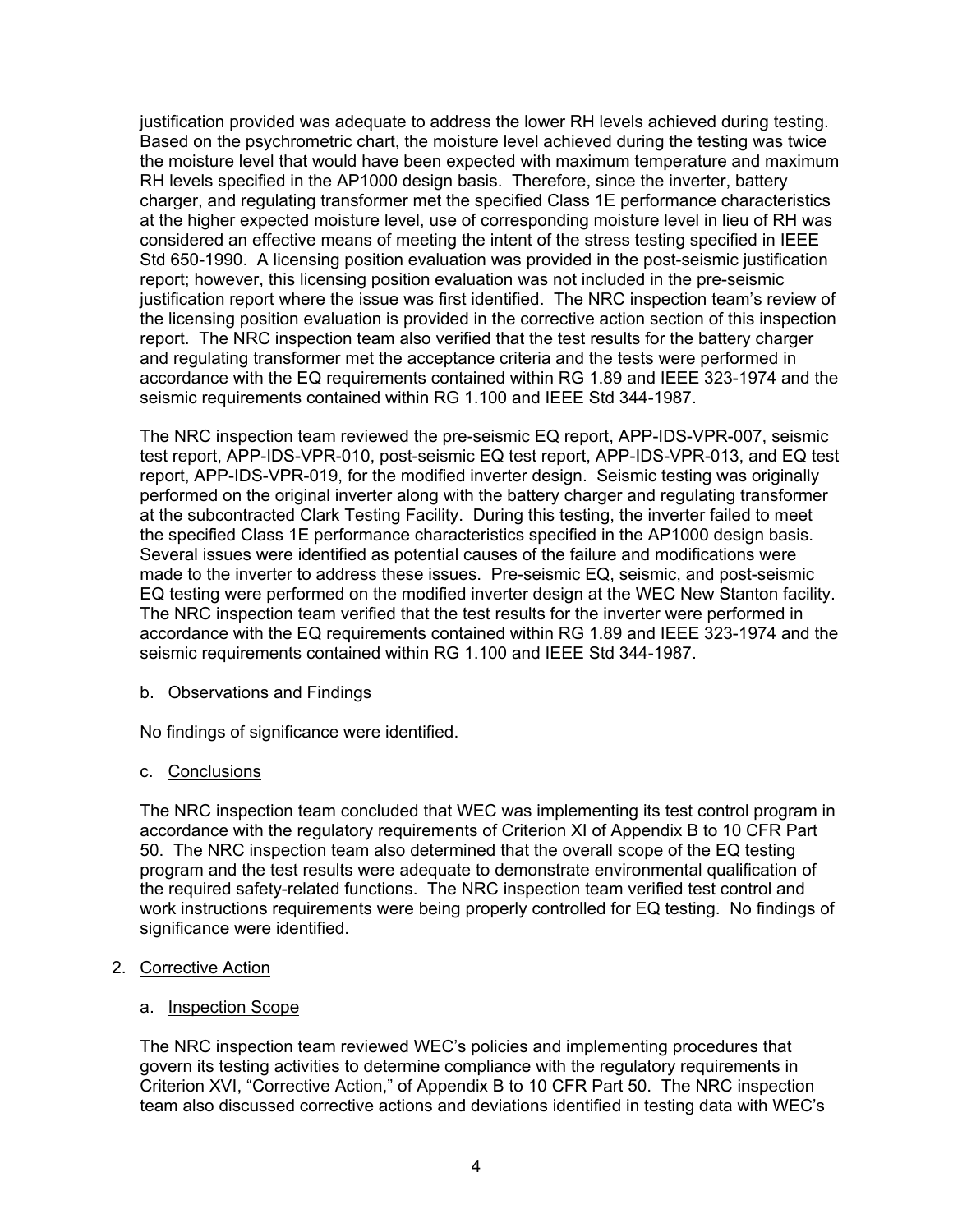management and technical staff. The attachment to this inspection report lists the documents reviewed and personnel interviewed by the NRC inspection team.

#### Testing Deviations and Data

The NRC inspection team reviewed the current sample of test deviations and associated corrective actions identified during equipment qualification testing of the Class 1E UPS equipment. As part of the Qualification Test Program, the UPS equipment underwent electromagnetic compatibility (EMC), seismic, and environmental testing. The NRC inspection team reviewed completed test reports and confirmed the results were generally consistent with the expected parameters of the AP1000 UPS EUT. The Class 1E UPS equipment was delivered to the Vogtle site in 2018 under Contingent Quality Releases 2018-198, 2018-209, and 2018-210 documenting that EQ testing was not complete due to open corrective actions and a root cause analysis (RCA). .

The NRC inspection team reviewed the pre- and post-seismic justification reports, APP-IDS-VPR-005 and APP-IDS-VPR-015, respectively, for the EUT not achieving the maximum RH levels as required by IEEE Std 650-1990. The NRC inspection team reviewed the licensing position evaluation provided in Section 3.5 of the post-seismic justification report that determined licensing impacts of not meeting the maximum RH levels concurrent with maximum temperature conditions for the AP1000 design basis. The NRC inspection team found the conclusion of this evaluation to be acceptable because the AP1000 Design Control Document (DCD) and the Vogtle Units 3 & 4 Updated Final Safety Analysis Report (UFSAR) identified IEEE Std 650-1990, among other standards, is used as guidance to develop the EQ methodology. Therefore, meeting the testing condition criteria within IEEE Std 650-1990 is not considered a requirement to satisfy the AP1000 and Vogtle Units 3 & 4 licensing basis requirements. However, the NRC inspection team could not find this licensing position evaluation in the pre-seismic justification report and requested WEC to explain why this evaluation was not included. In response to the NRC inspection team's request, WEC opened Incident Report (IR)-2021-1010 to enter this issue into WEC's corrective action program. The NRC inspection team reviewed IR-2021-1010 and found it adequate to address the above issue the team identified.

The NRC inspection team reviewed IR-2020-11742, which summarizes several supplier corrective action reports (SCARs) that were written as a result of EQ testing of the original inverter design. IR-2020-11742 summarized the inverter A070 control board malfunction issue documented in Suppliers Corrective Action Report (SCAR) 2020-9212, which included two problems (i.e., inadvertent inverter shutdown and/or an unacceptable delayed switch to bypass mode possibly due to elevated temperatures from component tolerance stack up and/or a white film found on the A070 Control board main processor unit (MPU)) that could be causing the malfunction and the remediation for each problem. The NRC inspection team reviewed IR-2020-9212, which addressed the two failures that occurred during the EQ of the Class 1E IDS inverter. The failures included the inverter inadvertently switching from the normal DC source to the bypass source and the inverter ceased to provide output power for a short period while the transfer took place. This corrective action resulted in the issuance of a SCAR to Gutor, the supplier of the IPS equipment, and required Gutor to perform an RCA of the failed board. At the time of this inspection, Gutor had not completed the RCA and WEC corrective action reports (CARs) and SCARs were still open. WEC stated that while the IPS equipment is at the Vogtle Units 3 & 4 site, this equipment has not been officially delivered, therefore any site work on this equipment is being completed at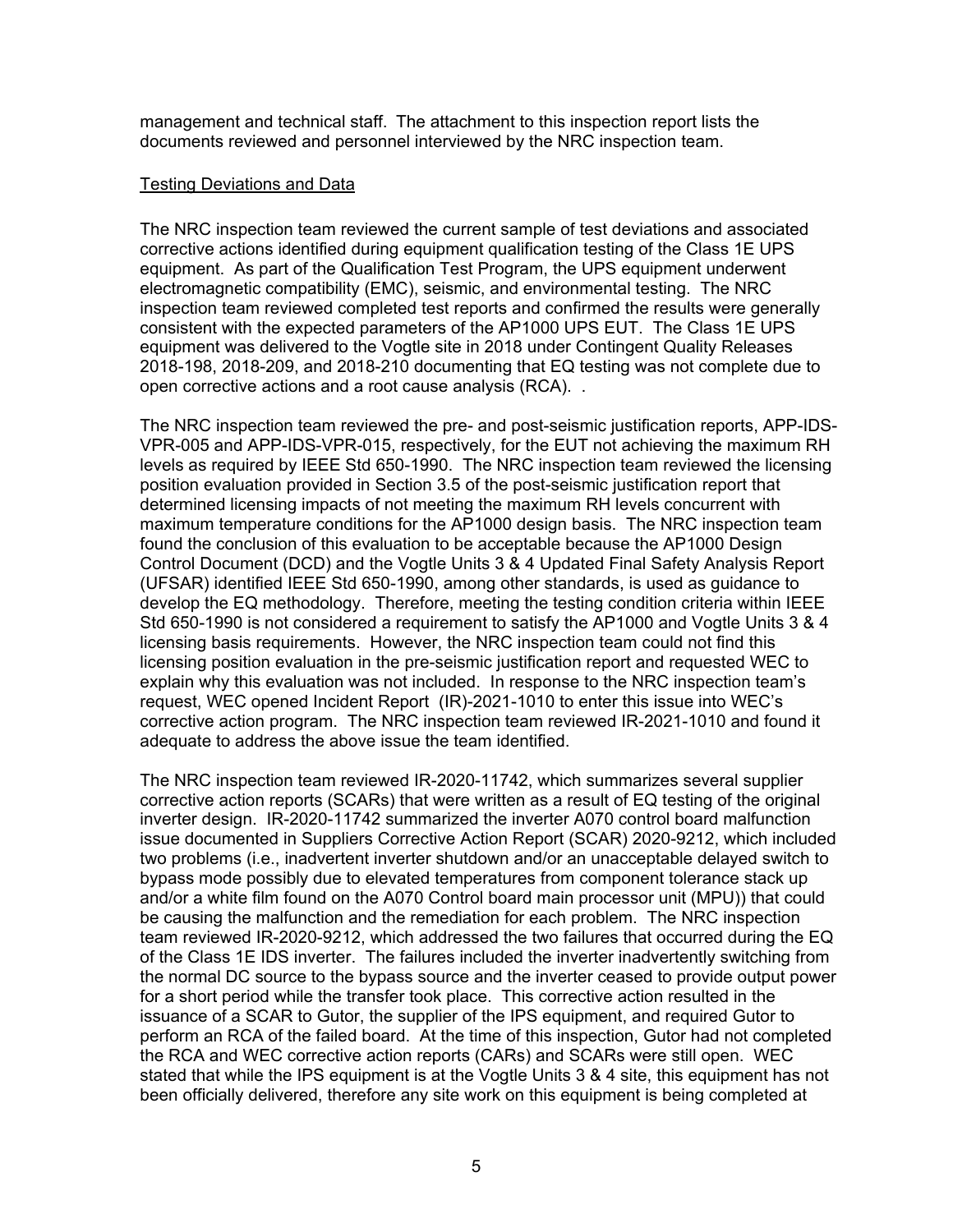risk. The NRC inspection team noted that IR-2020-9212 did not clearly identify the two problems that could have caused the malfunction of the A070 control board as described in IR-2020-11742. To address this discrepancy, WEC and the NRC inspection team discussed this issue, and WEC revised IR-2020-9212 to clearly describe the two issues related to the failure of the inverter and the possible actions take which enabled the inverter to pass seismic testing. The NRC inspection team reviewed the revised IR-2020-9212 and found it adequate to address the issue the team identified. The attachment to this inspection report lists the documents reviewed by the NRC inspection team.

#### b. Observations and Findings

No findings of significance were identified.

#### c. Conclusions

The NRC inspection team concluded that WEC was implementing its corrective action program in accordance with the regulatory requirements of Criterion XVI of Appendix B to 10 CFR Part 50. The NRC inspection team verified test data and evaluations of test data. No findings of significance were identified.

## 3. Entrance and Exit Meetings

On January 25, 2021, the NRC inspection team discussed the scope of the inspection with Mr. Brian Schleger and other members of WEC's management and technical staff. On January 29, 2021, the NRC inspection team presented the inspection results and observations during an exit meeting with Mr. Brian Schleger and other members of WEC's management and technical staff. The attachment to this report lists the attendees of the entrance and exit meetings, as well as those individuals whom the NRC inspection team interviewed.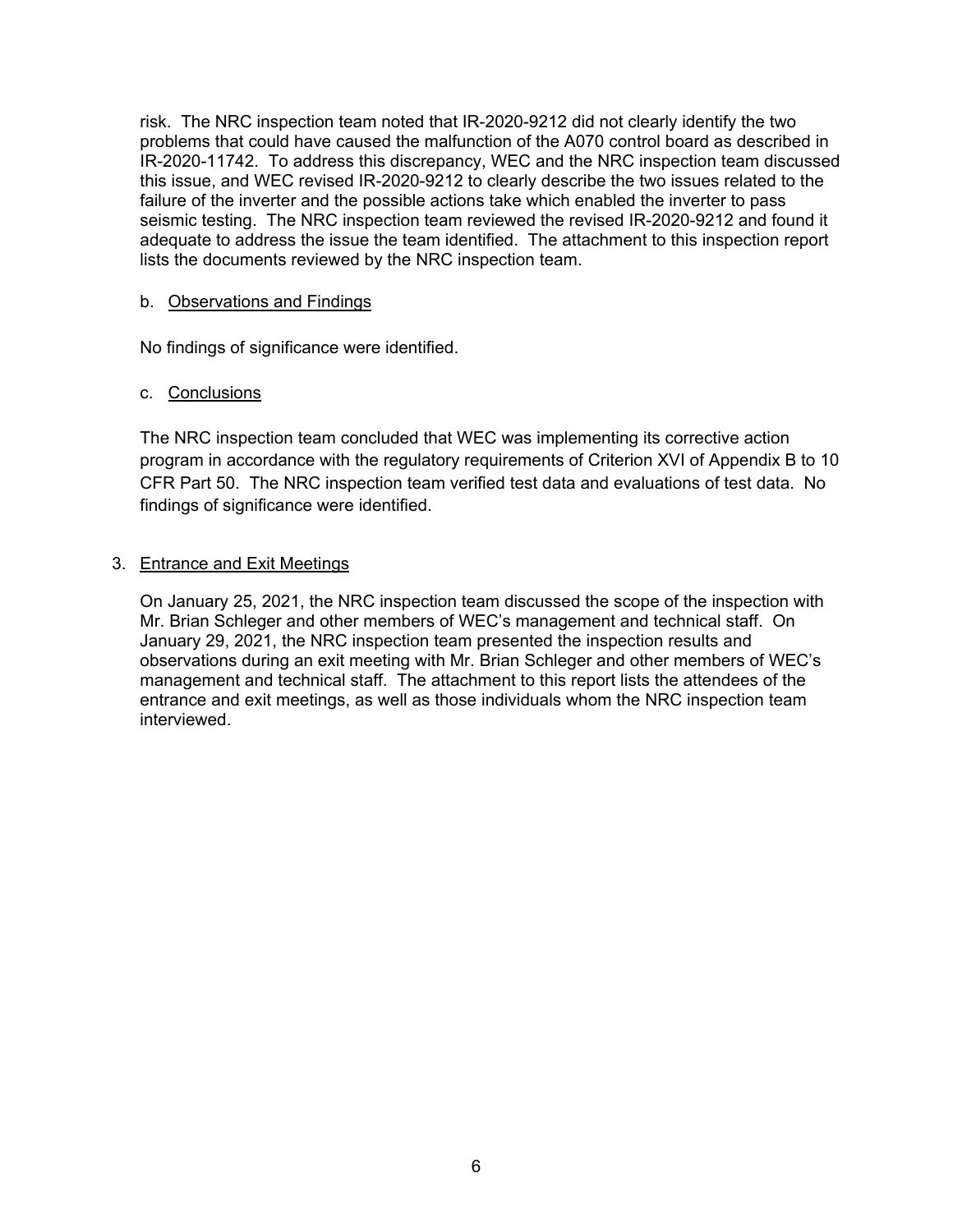## **ATTACHMENT**

# 1. ENTRANCE/EXIT MEETING ATTENDEES

| <b>Name</b>              | <b>Title</b>                                                                                         | <b>Affiliation</b> | <b>Entrance</b> | <b>Exit</b> |
|--------------------------|------------------------------------------------------------------------------------------------------|--------------------|-----------------|-------------|
| Aaron Armstrong          | <b>Inspection Team</b><br>Leader                                                                     | <b>NRC</b>         | X               | X           |
| Deanna Zhang             | Inspector                                                                                            | <b>NRC</b>         | X               | X           |
| <b>Yiu Law</b>           | Inspector                                                                                            | <b>NRC</b>         | X.              | X           |
| Kerri Kavanagh           | <b>Branch Chief</b>                                                                                  | <b>NRC</b>         |                 | X           |
| Paul Prescott            | <b>Senior Reactor</b><br><b>Operator Engineer</b>                                                    | <b>NRC</b>         |                 | X           |
| <b>Nitin Patel</b>       |                                                                                                      | <b>SNC</b>         | X.              | X           |
| <b>Brandon Norris</b>    |                                                                                                      | <b>SNC</b>         | X               |             |
| <b>Greg Glenn</b>        | <b>Licensing Principal</b><br>Engineer                                                               | Westinghouse       | X               | $X^*$       |
| Stephen Packard          | <b>Quality Program</b><br>Manager                                                                    | Westinghouse       | X               | X           |
| <b>Christopher Srock</b> | <b>Director Global</b><br>Instrumentation &<br>Control &<br><b>Information System</b><br>Procurement | Westinghouse       | X               |             |
| Christopher<br>Roseman   | <b>Director Electrical</b><br>Engineering                                                            | Westinghouse       | X               |             |
| Lou Jesso                | <b>Principal Engineer</b>                                                                            | Westinghouse       | X               | X           |
| <b>Jason Mears</b>       | <b>Principal Engineer</b>                                                                            | Westinghouse       | X               | X           |
| Jennifer Moon            | <b>Principal Engineer</b>                                                                            | Westinghouse       | $\mathsf{X}$    |             |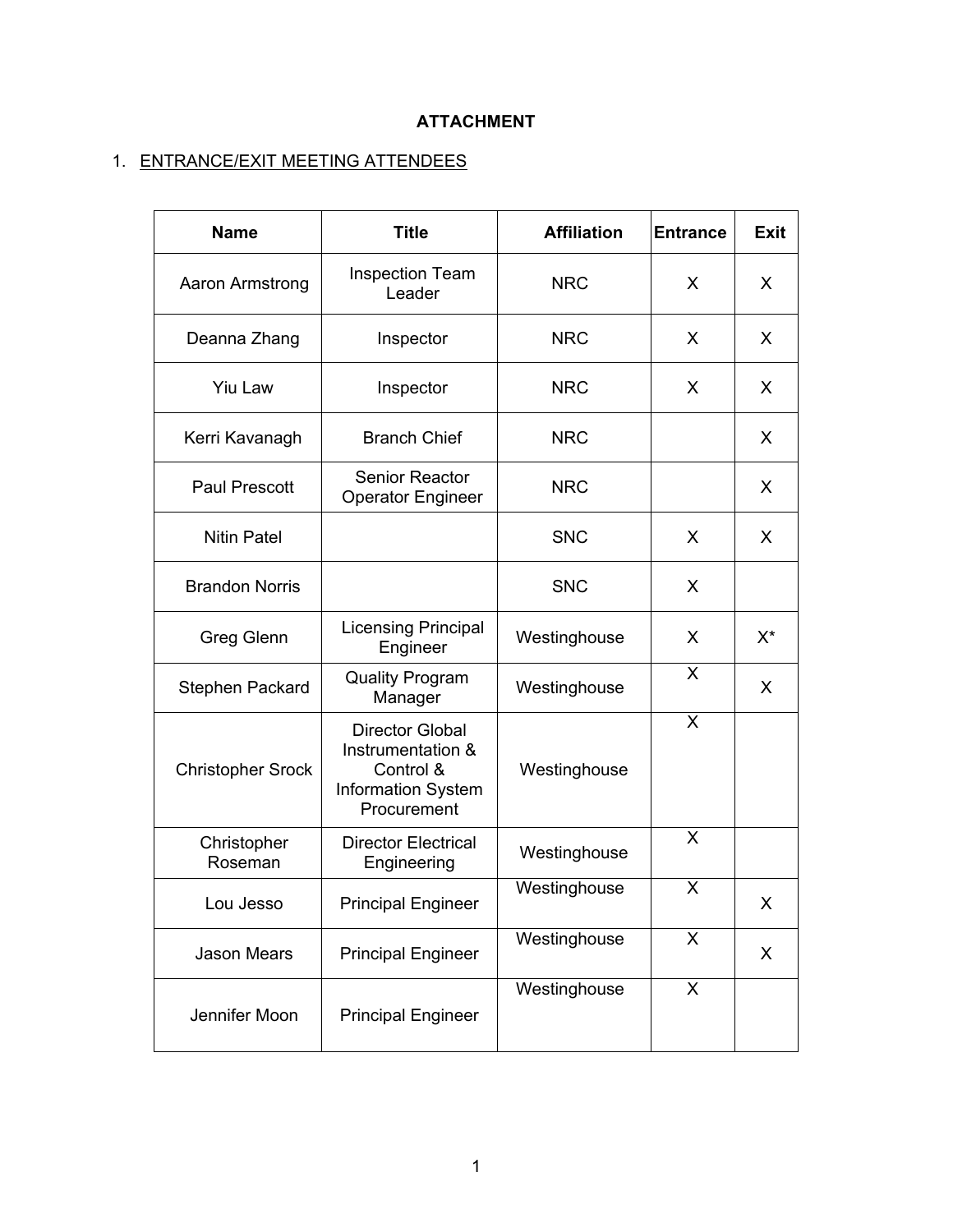| Jonathan Drexler         | <b>Principal Engineer</b>              | Westinghouse | X                       |              |
|--------------------------|----------------------------------------|--------------|-------------------------|--------------|
| Keegan Foster            | <b>Senior Electrical</b><br>Engineer   | Westinghouse | X                       | X            |
| Jonathan Fisher          | <b>Principal Project</b><br>Engineer   | Westinghouse | X                       | X            |
| <b>Edward Drake</b>      | <b>Principal Engineer</b>              | Westinghouse | X                       | X            |
| Suresh<br>Channarasappa  | <b>Consulting Engineer</b>             | Westinghouse | X                       | X            |
| Ken Angeletti            | <b>Sourcing Principal</b>              | Westinghouse | X                       | X            |
| Dave Matteo              | Manager                                | Westinghouse | X                       | X            |
| <b>Brian Schleger</b>    | <b>Licensing Principal</b><br>Engineer | Westinghouse | $\overline{\mathsf{X}}$ |              |
| John Ewald               | Manager                                | Westinghouse | X                       | $\mathsf{X}$ |
| <b>Richard Demnovich</b> | <b>Senior Quality</b><br>Engineer      | Westinghouse | X                       |              |
| <b>Brad Emsurak</b>      | Manager                                | Westinghouse | X                       |              |
| Dan Martin               | Senior Engineer                        | Westinghouse | $\overline{\mathsf{X}}$ |              |
| Lynette Little           | Manager NPO<br>Quality                 | Westinghouse |                         | X            |

# 2. INSPECTION PROCEDURES USED

Inspection Procedure (IP) 36100, "Inspection of 10 CFR Part 21 and Programs for Reporting Defects and Noncompliance," dated May 16, 2019.

IP 43002, "Routine Inspections of Nuclear Vendors," dated January 27, 2017.

IP 35034, "Design Certification Testing Inspection," dated January 27, 2010.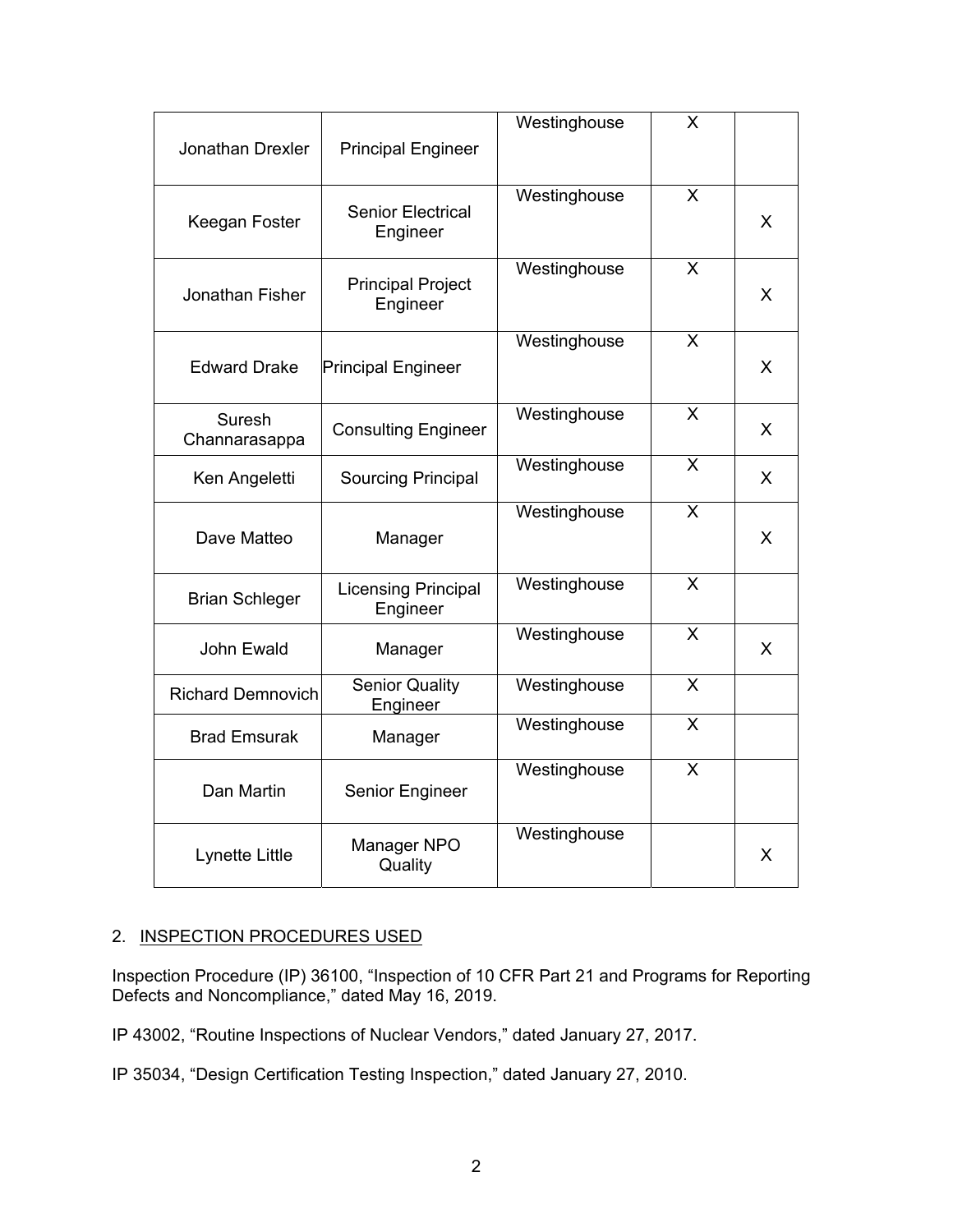#### 3. LIST OF ITEMS OPENED, CLOSED, AND DISCUSSED

None.

#### 4. DOCUMENTS REVIEWED

Procedures and Work Instructions:

APP-DC01-Z0-001, Rev. 11, "Design Specification for Class 1E 250 VDC Battery Chargers for System IDS."

APP-DT01-Z0-010, Rev. 8, "Design Specification for Class 1E Regulating Transformers."

APP-DU01-Z0-001, Rev. 7, "Design Specification for Class 1E Inverters, Static Transfer and Manual Bypass Switches for IDS System."

APP-IDS-VPR-014, Rev. 0, "Pre-Seismic Environmental Qualification Test Report for the IDS Battery Charger (DC01) and Regulating Transformer (DT01) for Use in the AP1000 Plant."

APP-IDS-VPR-007, Rev. 0, "IEEE 650-1990 Pre-Seismic Environmental Test Report for the IDS Inverter (DU01) for Use in the AP1000 Plant."

APP-IDS-VPR-006 Rev.1, "Seismic Qualification Electrical Monitoring Report for the GUTOR Electronic Battery Charger and Bypass Stabilizer Transformer for Use in the AP1000 Plant."

APP-IDS-VPR-010, Rev. 0, "Seismic Qualification Test Report for the IDS Inverter (DU01) for Use in the AP1000 Plant."

APP-IDS-VPR-008, Rev. 0, "Post-Seismic Environmental Qualification Test Report for the IDS Battery Charger (DC01) and Regulating Transformer (DT01) for Use in the AP1000 Plant"

APP-IDS-VPR-013, Rev. 0, "IEEE 650-1990 Post-Seismic Environmental Test Report for the IDS Inverter (DU01) for Use in the AP1000 Plant."

APP-IDS-VPR-019, Rev. 0, "Environmental Qualification Test Report for the IDS Inverter (DU01) for Use in the AP1000 Plant."

APP-IDS-VPR-004, Rev. 0, "Electromagnetic Compatibility Report for the Battery Charger (DC01), Inverter (DU01), and Regulating Transformer (DT01) for Use in the AP1000 Plant

APP-IDS-VPR-009, Rev. 0, "Environmental Test Report for the IDS Battery Charger (DC01) and Regulating Transformer (DT01) Undervoltage Response for Use in the AP1000 Plant."

APP-GW-VP-030, Rev. 6, "AP1000 Enviromental Conditions."

Corrective Actions:

IR-2020-11742, dated October 19, 2020 IR-2020-14174, dated December 22, 2020